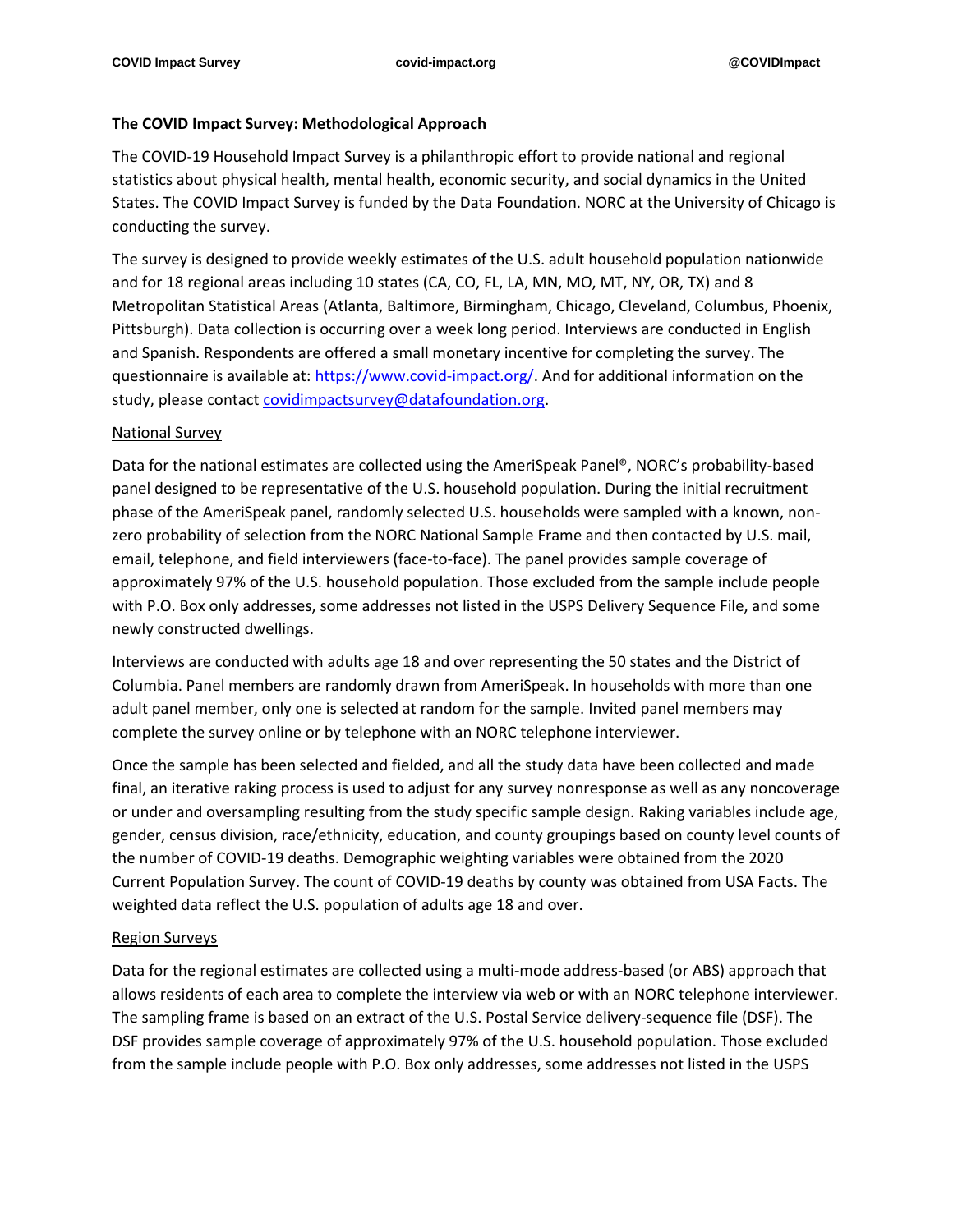Delivery Sequence File, and some newly constructed dwellings. Addresses are stratified by the Census propensity to respond metric and then randomly selected within each target region.

All sampled households are mailed a postcard inviting them to complete the survey either online using a unique PIN or via telephone by calling a toll-free number. Postcards are addressed to: [CITY] HOUSEHOLD. There is no within household selection for households with multiple adults. Interviews are conducted with adults age 18 and over.

In eight regions (CA, CO, FL, MN, MO, NY, TX, and the Chicago MSA), the AmeriSpeak panel design yields representative sub-national samples. As such, AmeriSpeak panelists who reside in each of these eight regions are combined with the ABS sample to generate region level estimates. These panelists' sampling weights are then raked with the ABS to external population targets for each region.

Once the sample has been selected and fielded, and all the study data have been collected and made final, an iterative raking process is used to adjust for any survey nonresponse as well as any noncoverage or under and oversampling. Raking variables include age, gender, race/ethnicity, education, and county groupings based on county level counts of the number of COVID-19 deaths. Demographic weighting variables were obtained from the 2018 American Community Survey. The count of COVID-19 deaths by county was obtained from USA Facts. The weighted data reflect the population of adults age 18 and over in each region.

# A Note on Applying the Weights

The dataset contains 6 weight variables. When generating national estimates, the NATIONAL\_WEIGHT or NATIONAL\_WEIGHT\_POP should be applied. When generating estimates for a geographic region, the REGION\_WEIGHT or REGION\_WEIGHT\_POP should be applied. NATIONAL\_WEIGHT and REGION\_WEIGHT are normalized weights that total to the sample size. NATIONAL\_WEIGHT\_POP and REGION\_WEIGHT\_POP are population weights that total to size of the adult population nationally or in the regions. Any analyses that aggregate all 18 regions together should apply REGION\_WEIGHT\_POP. When generating estimates combining the Wave 1, Wave 2, and Wave 3 samples, NAT\_WGT\_COMB\_POP and REG\_WGT\_COMB\_POP, should be used for analysis for national and regional samples, respectively. These weights have been adjusted so that they represent the population when the Wave 1, Wave 2, and Wave 3 samples are combined.

# Data Collection Metrics for May 30-June 8, 2020

|                 |                   |            | No.              |             |                   |           |           |            |                 |
|-----------------|-------------------|------------|------------------|-------------|-------------------|-----------|-----------|------------|-----------------|
|                 | No.               |            | <b>Panelists</b> | Incidence   |                   |           |           |            |                 |
|                 | Screening         | Screener   | Eligible         |             | No. Survey        | No.       | No.       | Interview  |                 |
| Sampled/Invited | <b>Interviews</b> | Completion | tor              | Eligibility | <b>Interviews</b> | Completed | Completed | Completion | <b>AAPOR</b>    |
| Panelists       | Completed         | Rate       | Interview        | Rate        | Completed         | Online    | by Phone  | Rate       | RR <sub>3</sub> |
| 10,373          | N/A               | N/A        | N/A              | 100%        | 2,047             | 1,907     | 140       | 19.7%      | 3.9%            |

### **AmeriSpeak Sample Performance Summary**